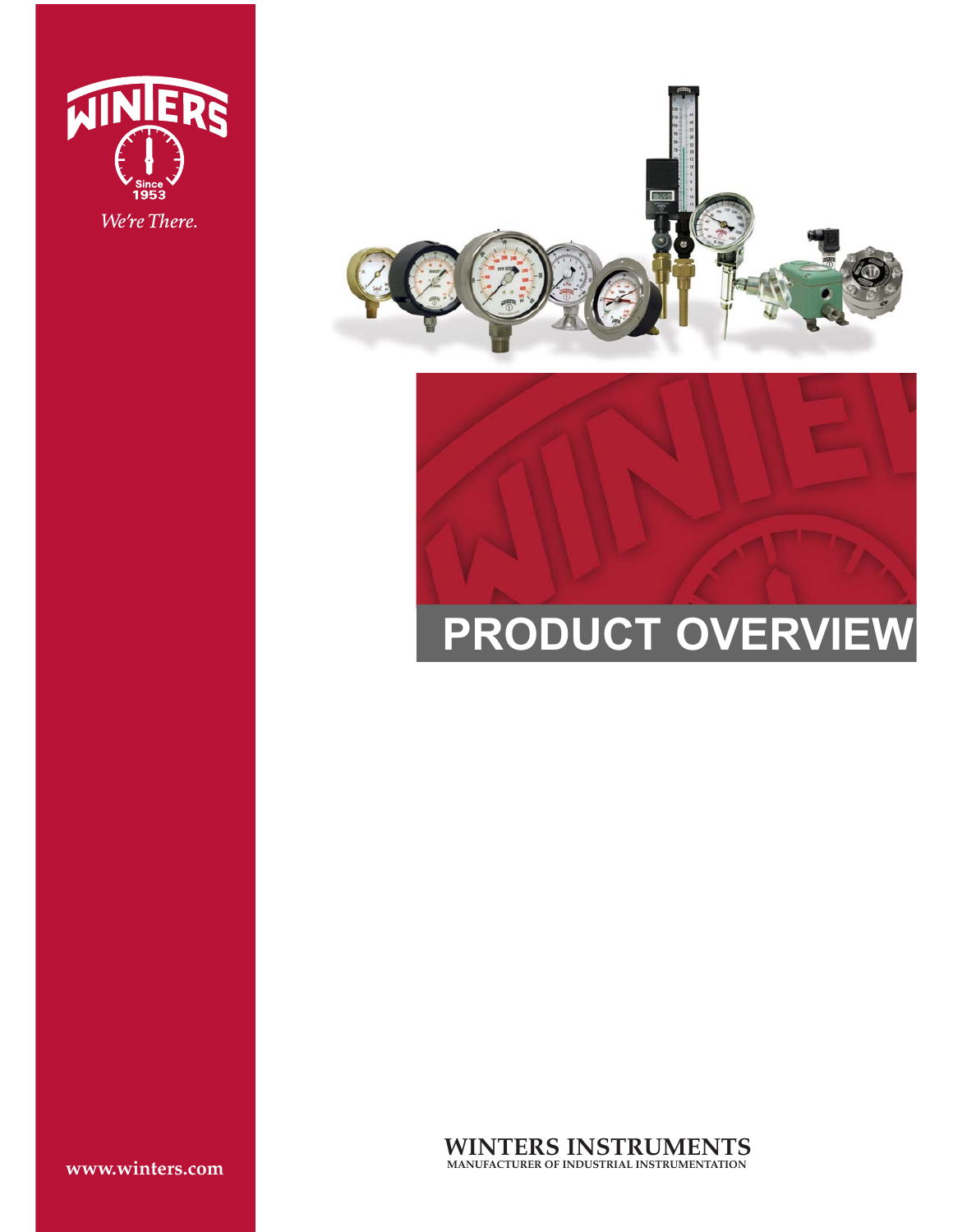|                                  | P1S 100 Series                                                                              | P3S 300 Series                                                    | P9S 90 Series                                                               | PAG/PPG/PSQ 3A Sanitary                                                                                                        |
|----------------------------------|---------------------------------------------------------------------------------------------|-------------------------------------------------------------------|-----------------------------------------------------------------------------|--------------------------------------------------------------------------------------------------------------------------------|
| <b>Dial Size</b>                 | $3.5"$ (90mm)<br>4" (100mm)<br>4.5" (115mm)<br>6" (150mm)                                   | 4.5" (115mm)<br>6" (150mm)<br>8.5" (215mm)<br>10" (250mm)         | $1.5"$ (40mm)<br>2" (50mm)<br>$2.5"$ (63mm)<br>$3.5"$ (90mm)                | $2.5"$ (63mm)<br>4" (100mm)                                                                                                    |
| <b>Tube and</b><br><b>Socket</b> | Phosphor bronze/brass                                                                       | 316L SS/brass                                                     | Phosphor bronze/brass                                                       | 316L SS                                                                                                                        |
| Connection 1/4" NPT              |                                                                                             | 1/4" NPT for 600 psi or lower<br>1/2" NPT for 1,000 psi or higher | 1.5" dial: 1/8" NPT<br>2" dial: 1/8", 1/4" NPT<br>2.5", 3.5" dial: 1/4" NPT | 316 SS, electro-polished with<br>1.5" or 2" Tri-Clamp®<br>Tri-Clamp <sup>®</sup> is a registered trademark of Tri-Clover, Inc. |
|                                  | Range Vac-0-5,000 psi/kPa                                                                   | Vac-0-20,000 psi/kPa                                              | Vac-0-600 psi/kPa                                                           | Vac-0-1,0000 psi/bar                                                                                                           |
|                                  |                                                                                             |                                                                   |                                                                             |                                                                                                                                |
|                                  | <b>PEM/PEM-LF/PEU Economy</b>                                                               | <b>PET/PET-LF</b> Gas or Water Test                               | <b>PFE</b> Sprinkler                                                        | <b>PFP</b> Premium Filled                                                                                                      |
| <b>Dial Size</b>                 | $1.5"$ (40mm)<br>2" (50mm)<br>$2.5"$ (63mm)<br>4" (100mm)                                   | Gas Test: 2" (50mm)<br>Water Test: 2.5" (63mm)                    | $3.5"$ (90mm)                                                               | $2.5"$ (63mm)<br>4" (100mm)<br>6" (150mm)<br>Bayonet ring                                                                      |
| <b>Tube and</b>                  | Phosphor bronze/brass or lead<br>Socket free phosphor bronze/brass                          | Phosphor bronze/brass or lead<br>free phosphor bronze/brass       | Phosphor bronze/brass                                                       | 316 SS                                                                                                                         |
|                                  | 1.5" dial: 1/8" NPT<br><b>Connection</b> 2" dial: '/s", '/4" NPT<br>2.5", 4" dial: 1/4" NPT | Gas Test: 3/4" FNPT<br>Water Test: 3/4" female swivel<br>hose     | $1/4$ " NPT                                                                 | 2.5" dial: '/4" NPT<br>4", 6" dial: $\frac{1}{4}$ ", $\frac{1}{2}$ " NPT                                                       |
|                                  | Range Vac-0-5,000 psi/kPa                                                                   | 0-300 psi/kPa                                                     | 0-300 psi/kPa or<br>0/80/retard-250 psi/kPa                                 | Vac-0-20,000 psi/kPa                                                                                                           |
|                                  | PN2-ZR NACE StabiliZR™                                                                      | <b>PPC</b> Process                                                | PPC-ZR StabiliZR™ Process                                                   | <b>PRL</b> Regulator                                                                                                           |
|                                  |                                                                                             |                                                                   |                                                                             |                                                                                                                                |
|                                  | Dial Size 4" (100mm)                                                                        | 4.5" (115mm)                                                      | 4.5" (115mm)                                                                | 1.5" (40mm)<br>2" (50mm)                                                                                                       |
| <b>Tube and</b><br><b>Socket</b> | 316 SS                                                                                      | 316L SS/phosphor<br>bronze/brass                                  | 316L SS/phosphor<br>bronze/brass                                            | 316 SS                                                                                                                         |
| Connection 1/2" NPT              |                                                                                             | $\frac{1}{4}$ " or $\frac{1}{2}$ " NPT                            | $\frac{1}{4}$ " or $\frac{1}{2}$ " NPT                                      | 1.5" dial: 1/8" NPT<br>2" dial: 1/8", 1/4" NPT                                                                                 |
|                                  | Range Vac-0-20,000 psi/kPa                                                                  | Vac-0-20,000 psi/kPa                                              | Vac-0-20,000 psi/kPa                                                        | Vac-0-5,000 psi/kPa                                                                                                            |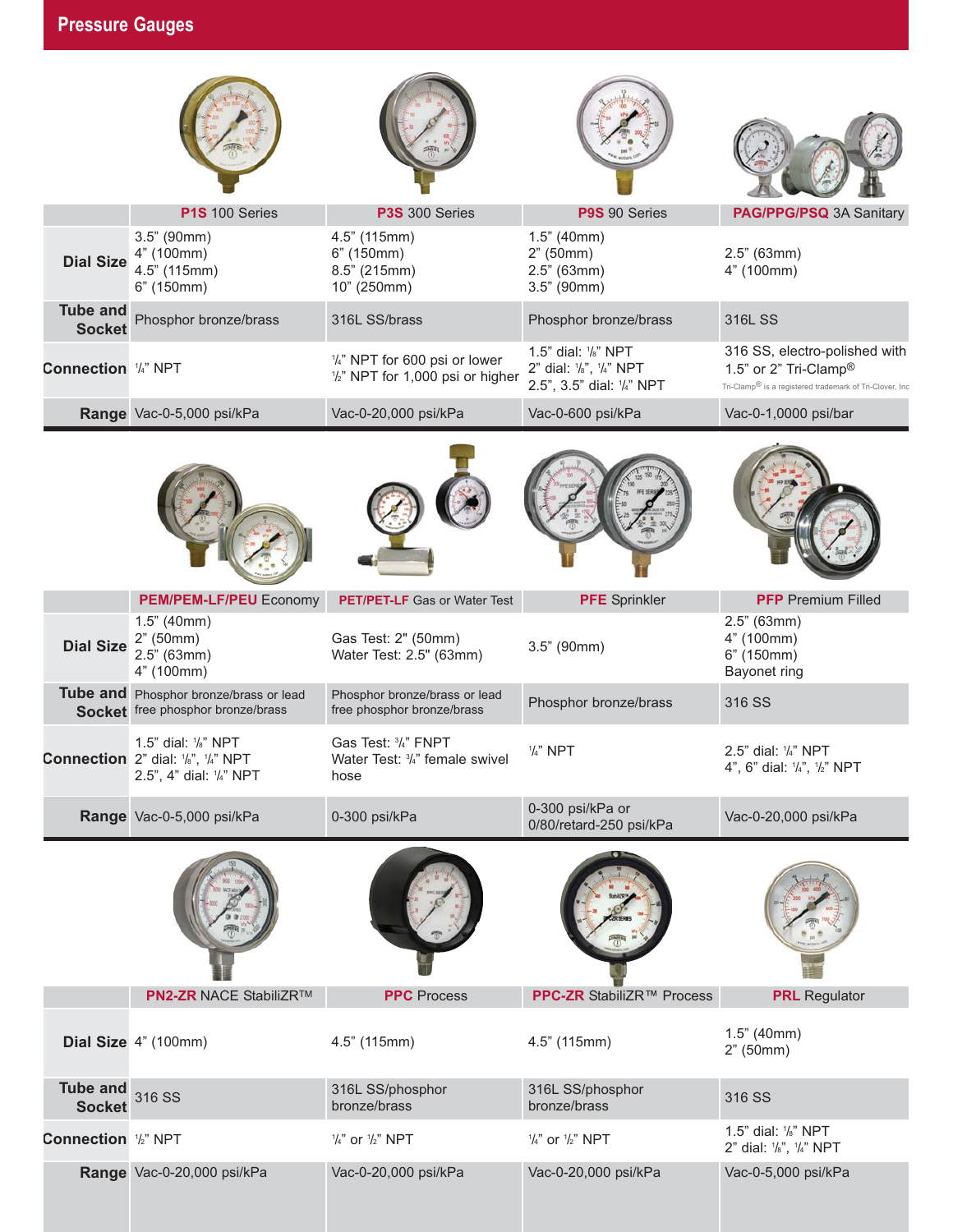| <b>PAM</b> Ammonia                                                                | <b>PBC</b> Forged Brass Case                                                                                   | <b>PCC</b> Colour Coded                                        | <b>PCT/PCT-LF</b> Contractor                                | <b>PDT/PDX</b> Duplex/Differential        |
|-----------------------------------------------------------------------------------|----------------------------------------------------------------------------------------------------------------|----------------------------------------------------------------|-------------------------------------------------------------|-------------------------------------------|
| 2.5" (63mm), 3.5" (90mm) 4"<br>(100mm), 6" (150mm)<br>8.5" (215mm)<br>10" (250mm) | $2.5"$ (63mm)<br>4" (100mm)                                                                                    | 4" (100mm)                                                     | 4.5" (115mm)                                                | 4.5" (115mm)<br>6" (150mm)                |
| 316L SS                                                                           | <b>Brass</b>                                                                                                   | 316L SS/phosphor<br>bronze/brass                               | Phosphor bronze/brass or lead<br>free phosphor bronze/brass | 316L SS/phosphor<br>bronze/brass          |
| $1/4$ " NPT                                                                       | 2.5" dial: 1/4" NPT<br>4" dial: 1/4", 1/2" NPT                                                                 | $\frac{1}{4}$ " or $\frac{1}{2}$ " NPT                         | $1/4$ " NPT                                                 | $1/4$ " NPT                               |
| Vac-0-300 psi/°F                                                                  | Vac-0-10,000 psi/kPa                                                                                           | Vac-0-20,000 psi/kPa                                           | Vac-0-5,000 psi/kPa                                         | 15-600 psi                                |
|                                                                                   |                                                                                                                |                                                                |                                                             |                                           |
| PFP-ZR Premium StabiliZR™                                                         | PFQ/PFQ-LF Filled                                                                                              | <b>PFQ-ZR StabiliZR™</b>                                       | <b>PLP</b> Low Pressure                                     | <b>PN2 NACE - MR0175-2002</b>             |
| $2.5"$ (63mm)<br>4" (100mm)                                                       | 1.5" (40mm), 2" (50mm)<br>$2.5"$ (63mm)<br>4" (100mm)<br>Crimped ring                                          | 2.5" (63mm)                                                    | $2.5"$ (63mm)<br>4" (100mm)<br>4.5" (115mm)<br>6" (150mm)   | 4" (100mm)<br>6" (150mm)                  |
| 316 SS                                                                            | 316 SS/phosphor bronze or 316<br>SS/ lead free phosphor bronze                                                 | Phosphor bronze/brass                                          | 316 SS/brass                                                | 316 SS                                    |
| 2.5" dial: 1/4" NPT<br>4" dial: 1/4", 1/2" NPT                                    | 1.5" dial: 1/8" NPT<br>2" dial: 1/8", 1/4" NPT<br>2.5" dial: 1/4" NPT, 7/16"-20 SAE<br>4" dial: 1/4", 1/2" NPT | $1/4$ " NPT                                                    | $1/4$ " NPT                                                 | $\frac{1}{4}$ " or $\frac{1}{2}$ " NPT    |
| Vac-0-20,000 psi/kPa                                                              | Vac-0-15,000 psi/kPa - PFQ<br>Vac-0-15,000 psi/bar - SAE                                                       | Vac-0-10,000 psi/kPa                                           | Vac-0-10 psi/kPa                                            | Vac-0-20,000 psi/kPa                      |
|                                                                                   |                                                                                                                |                                                                |                                                             |                                           |
| <b>PSC</b> Safety Case                                                            | <b>PSP</b> Spiral Tube                                                                                         | <b>PTG</b> Test                                                | <b>PTS</b> Tube Stub                                        | <b>PWL</b> Welding                        |
| 4" (100mm)<br>4.5 (115mm)<br>6" (150mm)                                           | 1" (25mm), 1 <sup>1</sup> / <sub>8</sub> " (30mm)<br>1.25" (32mm), 1.5" (40mm)                                 | 4" (100mm)<br>6" (150mm)<br>Mirror band for precise<br>reading | $2.5"$ (63mm)                                               | $1.5"$ (40mm)<br>2" (50mm)<br>2.5" (63mm) |
| 316L SS                                                                           | 304 SS/beryllium<br>copper/brass                                                                               | 316 SS/brass                                                   | 316L SS                                                     | Phosphor bronze/brass                     |
| $\frac{1}{4}$ " or $\frac{1}{2}$ " NPT                                            | $1/s$ " NPT                                                                                                    | $\frac{1}{4}$ " or $\frac{1}{2}$ " NPT                         | $\frac{1}{4}$ " tube stub                                   | $1/4$ " NPT                               |
| Vac-0-20,000 psi/kPa                                                              | 0-5,000 psi                                                                                                    | Vac-0-10,000 psi/kPa                                           | Vac-0-5,000 psi/kPa                                         | 0-4,000 psi or bar                        |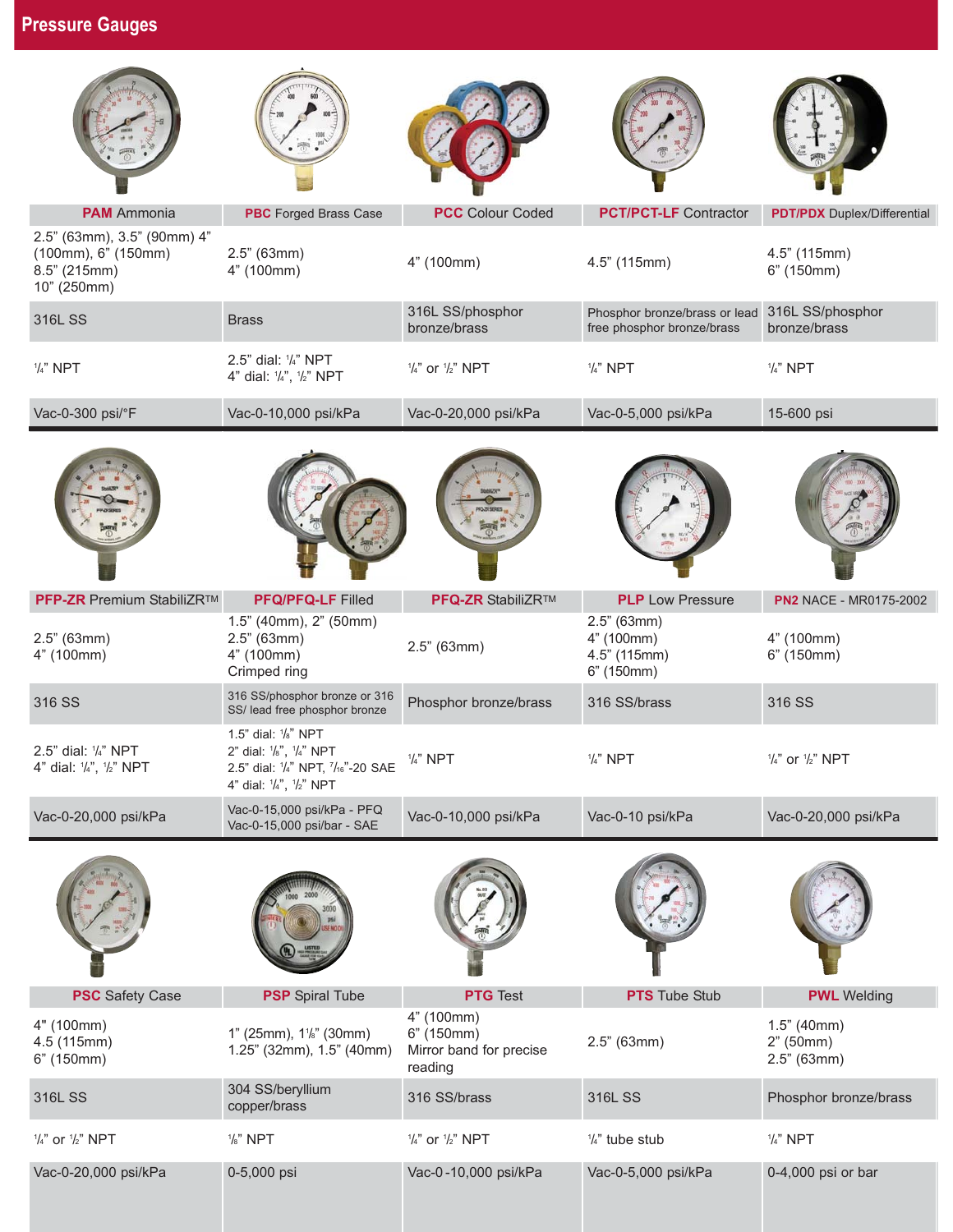| <u>LIIGHINUHIGIGI S</u>          |                                                                                             |                                                                       |                                                                         |                                                               |
|----------------------------------|---------------------------------------------------------------------------------------------|-----------------------------------------------------------------------|-------------------------------------------------------------------------|---------------------------------------------------------------|
|                                  |                                                                                             |                                                                       |                                                                         |                                                               |
|                                  | <b>TAG HVAC Gold Case</b>                                                                   | <b>TAS/TAS-LF Industrial 5AS</b>                                      | <b>TBM</b> Bi-metal                                                     | <b>TBT</b> HVAC Bi-metal                                      |
| <b>Dial/Scale</b>                | 4.5" (115mm),<br>$6"$ (150mm)                                                               | 5" (125mm)                                                            | 1" (25mm), 2" (50mm)<br>3" (75mm), 4" (100mm)<br>5" (125mm), 6" (150mm) | $3.5"$ (90mm)                                                 |
| <b>Sensing</b><br><b>Element</b> | <b>Brass</b>                                                                                | Brass or lead free brass                                              | SS                                                                      | <b>Brass</b>                                                  |
| Length                           | <b>Bulb/Stem</b> 3.5" (90mm), 6" (150mm)                                                    | 3.5" (90mm), 6" (150mm)                                               | $2.5"$ (63mm) - 48"<br>(1219mm)                                         | 2" (50mm)                                                     |
|                                  | Accuracy ±2% full scale                                                                     | ±2% full scale                                                        | ±1% full scale                                                          | ±2% full scale                                                |
|                                  |                                                                                             |                                                                       |                                                                         |                                                               |
|                                  | <b>TCT</b> Clamp-On                                                                         | <b>TIM/TIM-LF Industrial 9IT</b>                                      | <b>TMT</b> Bi-metal with RTD                                            | <b>TNC</b> Non-Contact                                        |
|                                  | Dial/Scale 2.5" (63mm)                                                                      | 9" (229mm)                                                            | 2" (50mm)                                                               | LCD size: 1.125" (30mm) x<br>$0.75$ " (19mm)                  |
| <b>Sensing</b><br><b>Element</b> | Bi-metallic coil                                                                            | Brass or lead free brass                                              | Bi-metallic coil                                                        |                                                               |
| <b>Bulb/Stem</b><br>Length       |                                                                                             | 3.5" (90mm), 6" (150mm)                                               |                                                                         |                                                               |
|                                  | Accuracy ±3% full scale                                                                     | ±1% full scale                                                        | ±2% full scale                                                          | ±2% of reading                                                |
|                                  |                                                                                             |                                                                       |                                                                         |                                                               |
|                                  | <b>TRR</b> Remote Reading                                                                   | <b>TSD/THS Solar Digital</b>                                          | <b>TSW/TSW-LF Hot Water</b>                                             | <b>TTD</b> Tridicator                                         |
|                                  | 2.5" (63mm), 3.5" (90mm)<br>Dial/Scale 4" (100mm), 4.5" (115mm)<br>6" (150mm), 8.5" (215mm) | TSD: LCD size: 2.25"<br>(57mm) x 2.25" (57mm)<br>THS: 3" (75mm)       | Dial: 2" (50mm), 2.5"<br>(63mm)<br>Scale: 8" (200mm)                    | $2.5"$ (63mm)<br>3" (75mm)                                    |
| <b>Sensing</b><br><b>Element</b> | SS/brass                                                                                    | TSD: Brass<br>THS: SS                                                 | Brass or lead free brass                                                | <b>Brass</b>                                                  |
| <b>Bulb/Stem</b><br>Length       | 6" (150mm)                                                                                  | TSD: 3.5" (90mm)<br>THS: 2.5" (63mm) - 24" (600mm) Scale: 2.5" (63mm) | Dial: 1.5" (40mm)                                                       | 2.5" (63mm): 2.15" (55mm) stem<br>3" (75mm): 2.75 (70mm) stem |
|                                  | Accuracy Gas actuated: ±0.5% full scale<br>Vapour actuated: ±2% full<br>scale               | $±1$ of reading                                                       | ±1% full scale                                                          | Pressure: ±3-2-3%<br>Temperature: ±3% full scale              |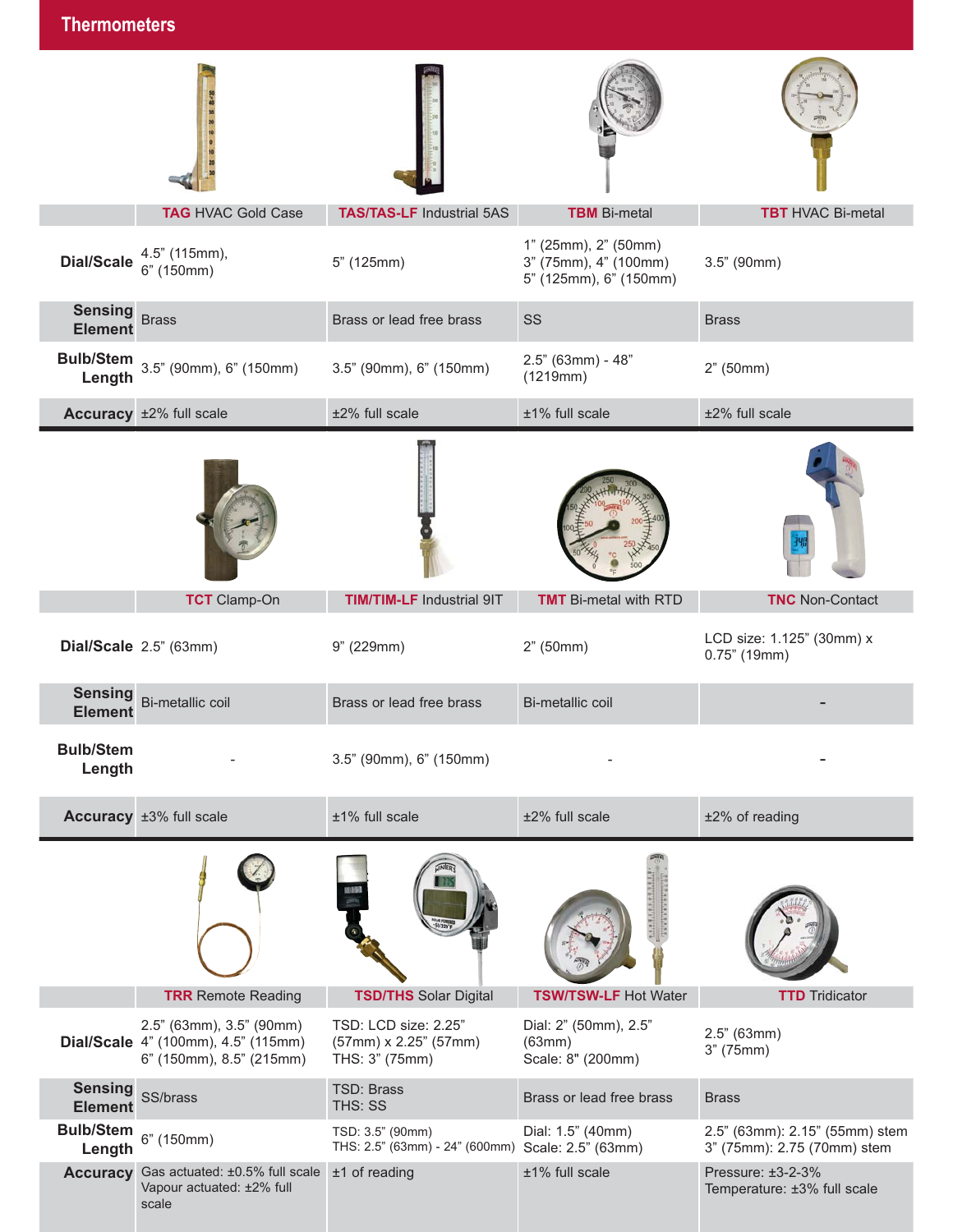# **Pressure Transmitters**



**Features:** Can be utilized in many applications. Rugged stainless steel, CE, CSA, NEMA 4X, ±0.5% accuracy

**Range: Up to 5,000 psi <b>Range: Up to 8,700 psi Range: Up to 300 psi <b>Range: Up** to 1,000 psi

**Applications:** Industrial machinery, hydraulics & pneumatics, compressor controls, boilers, chillers, AC & refrigeration

# **LE3 Series Transmitter LIS Intrinsically Safe**

**Features:** Intrinsically safe design for hazardous areas. Rugged stainless steel, CE, CSA, NEMA 4X ±0.25% accuracy

**Applications:** Appropriate for all hazardous areas where an intrinsically safe rating is required

## **Transmitter LM6 Submersible Transmitter LST Sanitary Transmitter**

**Features:** Designed to provide continuous depth level and measurement, CSA, ±0.1% accuracy

**Applications:** Level and depth measurement, waste water treatment, irrigation systems, environmental monitoring

**Features:** Meets 3A standards for food & beverage processing, dairy & pharmaceutical environments. 3A, CE, ±0.25% accuracy

**Applications:** Food and beverage processing, dairy, pharmaceutical, liquid level control

# **Diaphragm Seals**













#### **Features:**

Suitable for applications with corrosive media or where clogging is a concern. Available in various types of materials, housings and diaphragms. Flanges available in many sizes

#### **Ranges:**

- D20 Sanitary Seal 30-600 psi D81 Isolation Ring Vac-1,000 psi D30 High Pressure Seal 1,000-6,000 psi D85 In Line Flow Thru Seal 30-600 psi D40 General Purpose 1-pc Seal 15-1,000 psi D90 Saddle Weld Seal 30-600 psi D44 Flanged Diaphragm Seal Vac-2,500 psi<br>D46 Flanged Flush Mount Seal 30-1,300 psi D46 Flanged Flush Mount Seal 30-1,300 psi<br>D50 Compact Seal 300-1,000 psi D50 Compact Seal
- 
- D10 PVC Diaphragm Seal Vac-200 psi D70 2-pc Industrial Seal Vac-2,500 psi D71 2-pc Industrial NACE Seal
- 









**Features:** Adjustable switches available in a variety of pressure ranges and actuation methods.

#### **Ranges: 2WPS**

Diaphragm: 2-300 psi Bellows: 10-3,000 psi

**5WPS** Diaphragm: 15-300 psi Bellows: 15-500 psi

#### **6WPS**

Pressure: 15-300 psi Vacuum: Vac Over-Pressure: 15-100 psi

#### **7WPS**

Pressure: 1.5"-150" wc Vacuum: 1.5"-150" wc Vac/Pres.: 3"-100" wc

## Accessories



**SNV/SNV-LF Brass or Lead SSN/SSN-LF Snubber: Free Brass Needle Valve**: 1 /4" NPT FxF, 400 psi **NVA Stainless Steel Needle Valve:** 316 SS or carbon steel body, 1/4" or 1/2" NPT FxF, MxF Soft seat: 6,000 psi Hard seat: 10,000 psi **SOP Over Pressure Protector:** SS 1/4" or 1/2" NPT Bellows type: 3-20 psi to 15- 90 psi Piston type: 90-230 psi to 1,450-5,800 psi **Features and Ranges:**

Brass, lead free brass or stainless steel, 1 /4" or 1 /2" NPT Brass: 10,000 psi Stainless steel: 20,000 psi **SSP Syphon:** Steel, brass or Weld-in, Flanged, Stepped, SS, 1 /4" or 1 /2" NPT, 3,200 psi **SMV/SMV-LF Mini Ball**

**Valve:** Brass or lead free brass, 1 /4" NPT FxF, MxF, 400 All custom dials are psi

**STP/STP-LF Test Plug:** Brass or lead free brass, 1/<sub>4</sub>" or 1 /2" NPT, 1,000 psi

**SCT Cooling Tower:** 316 SS 1 /4" or 1 /2" NPT MxF, 1,500 psi

**Thermowell:** Bi-metal, Sanitary, Socket-weld, Tapered

**Custom Dials:**

manufactured to meet your specifications

**More accessories are available. Please contact us for a full list of products.**

**Products with an "LF" suffix are available with lead free wetted parts**